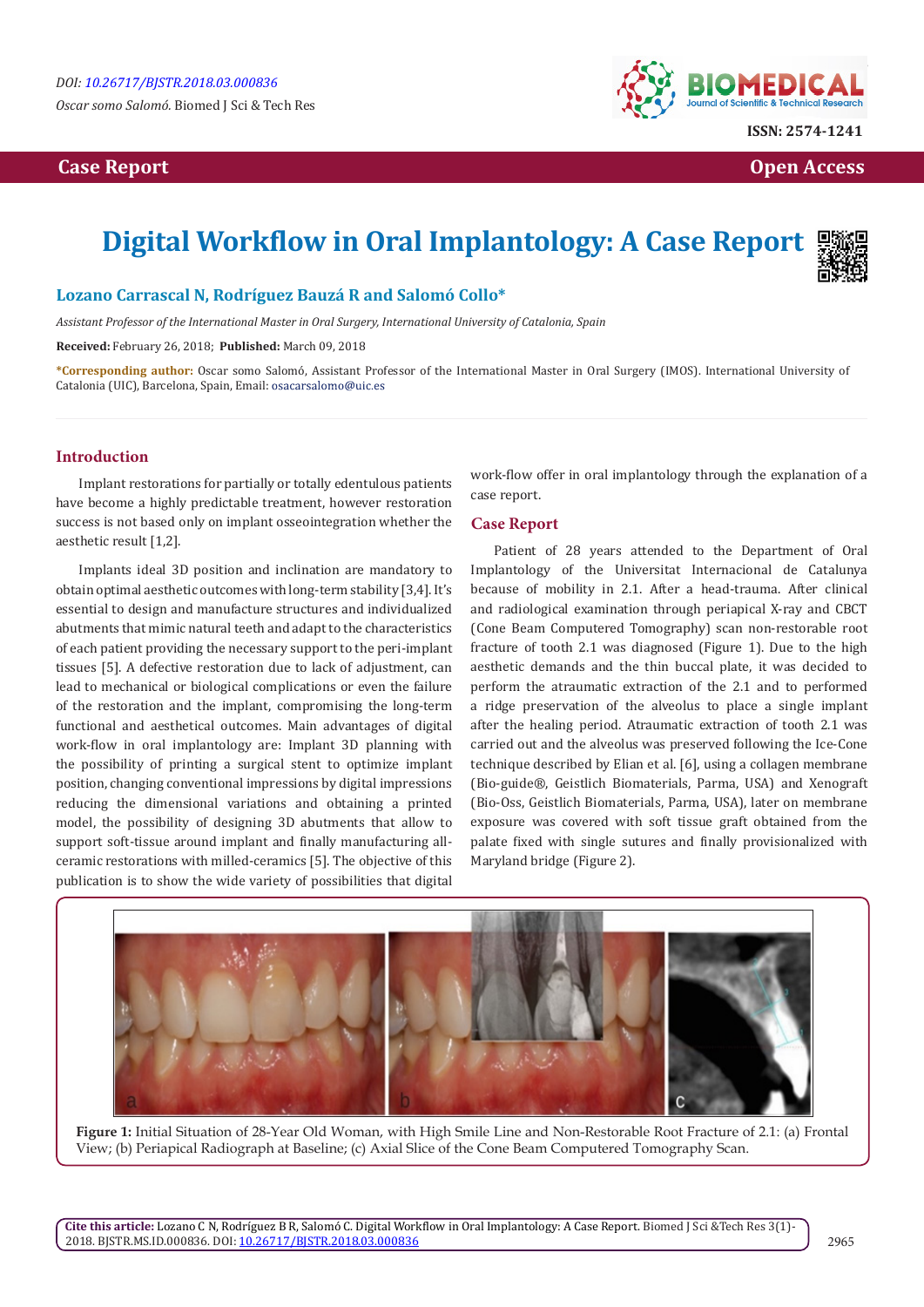

**Figure 2:** Frontal View after Tooth Extraction with the Provisional Maryland Bridge.

 After 6 months healing impressions were taken to confection a diagnostic wax-up, and then a radiological splint. After the CBCT Scan, implant planning was performed with MGuide® Software (MIS Implants Technologies, Israel) (Figure 3). Under local anesthesia a 4 per 10 mm. Astra TX® implant (Astra Tech®, Densply, Sweden) was placed, due to the poor availability of bone an implant dehiscence was created in the buccal area, simultaneous bone regeneration was performed with Xenograft (Bio-Oss®, Geistlich Biomaterials, Parma, USA) and membrane (Mem-Lok®, Bihorizons, Birmingham,

USA) [7]. As high implant primary stability was not achieved patient continued with the Maryland Bridge during the healing period (Figure 4). Six months after implant placement, a connective tissue graft harvested from tuberosity was performed to improve soft tissue contour around implant. An atraumatic second surgery [8] was performed using the provisional Maryland Bridge that the patient wears during healing period by the progressive addition of filling material.



**Figure 3:** Clinical Situation 6 Months after the Socket Preservation: (a) Frontal View; (b) Lateral View; (c) Occlusal View.



**Figure 4:** Computer-Assisted Implant Planning of 21 Performed with Mguide® Software.

When implant shoulder was reach a screwed-retained temporary provisional was made with a titanium abutment and composite crown, temporary restoration was modified until the desired emergence profile was achieved. For the definitive

restoration, a digital intraoral impression scanner LAVA C.O.S (3M ESPE, Spain) with scanning-abutment Core Scanbody (Avinent®- CORE 3D, Spain) was performed. This system required that the impression surfaces must be isolated from fluids and dusted with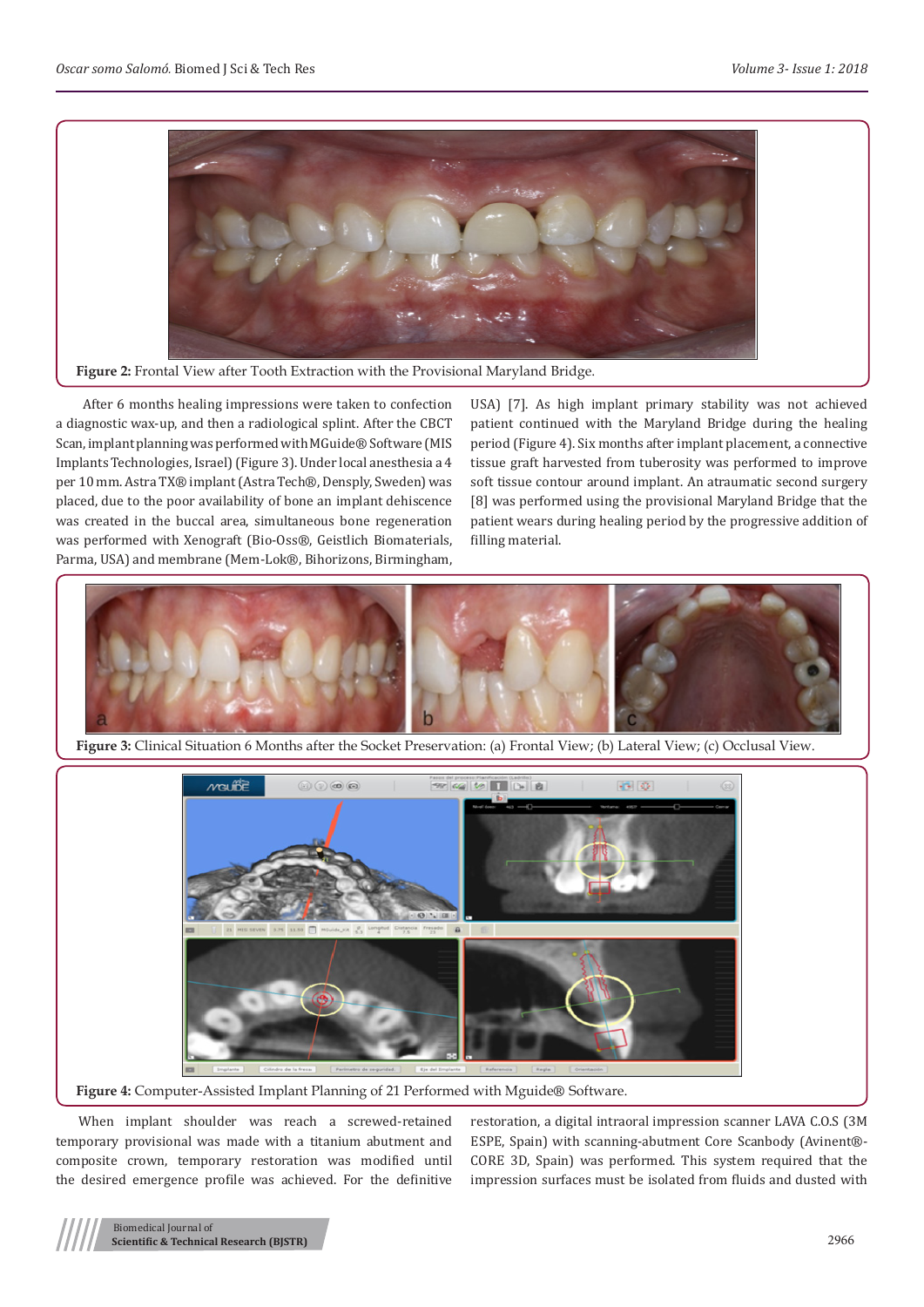a light coating of titanium dioxide powder. Powder point's help to interrelating the video images captured by the sensors, with these images a high-quality 3D surface at real time are generated. While the images are captured, a digital model is obtained in the virtual screen of the scanner. The scan of the 2.1 area was performed, followed by the scan of neighboring teeth or working arch, opposite arch and finally the scan of the bite was carried out (Figure 5). Once the images of the digital impression were inspected and approved, were transmitted electronically to the online laboratory in "STL"

format. The design of a zirconia abutment with a titanium interface was performed by the software of CAD design of 3Shape (3Shape®, Denmark), files were sent to the milling center (Avinent®, Spain), for the milling of the structure on the one hand, and on the other, the prototype model or milled model was printed with an 3D Eden 260V (Sistemas Objet, Israel) printer, utilizing a composite injection technique. The restoration material for the crown was IPS E-Max Ceram® (Ivoclar Vivadent AG, Liechtensstein) (Figures 6-9).



**Figure 5:** (a) Occlusal View of the Crest Before the Implant Placement Surgery; (c) Surgical Stent for the Three-Dimensional (3d) Implant Placement; (c) Situation Of The Implant After Correct 3d Position; (d-e) Contour Augmentation with Desproteinized Bovine Bone Mineral And Covered with a Resorbable Collagen Membrane; (f) The Surgery was Completed by Tension-Free Primary Wound Closure.



**Figure 6:** Soft Tissue Management: (a) Frontal View with Implant-Screw Provisional Restoration; (b) Frontal View if the Emergence Profile; (c) Occlusal View of the Emergence Profile.